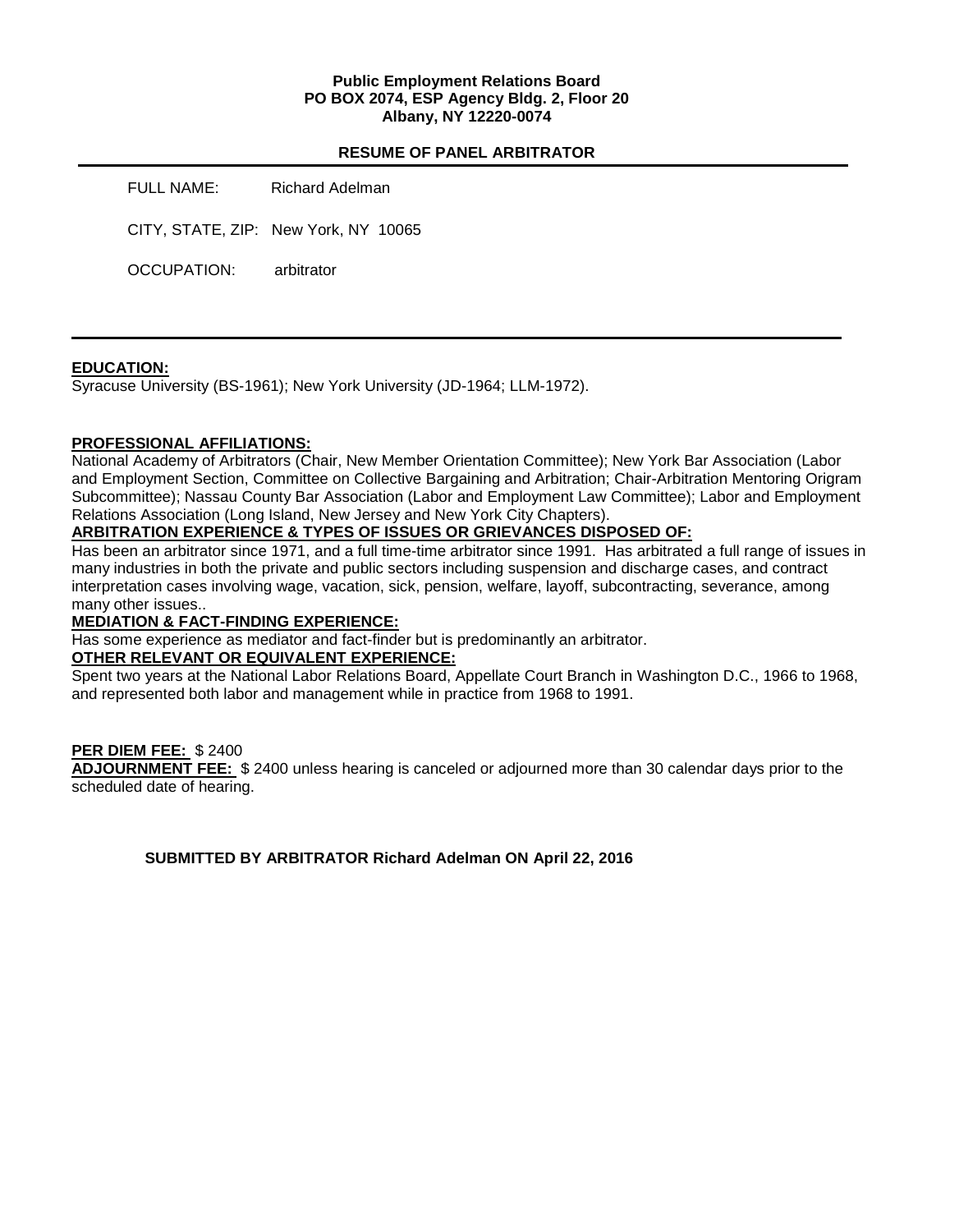### **Public Employment Relations Board PO BOX 2074, ESP Agency Bldg. 2, Floor 20 Albany, NY 12220-0074**

# **BILLING DISCLOSURE STATEMENT**

# ARBITRATOR'S NAME: **Richard Adelman**

The following is a description of my fees and expenses:

## A) HEARING TIME.

- (1) My per diem is \$2400 for each day or any part thereof spent hearing a case.
- (2) If a hearing day exceeds hours, I charge:

 $\Box$ a second full per diem  $\Box$ a prorated per diem

 $\boxtimes$ no additional charge  $\Box$ other (describe) :

(3) Additional comments:

# B) STUDY TIME.

- (1) I charge \$ 2400 for each day spent in preparation of the opinion and award.
- (2) This charge  $\boxtimes$  will  $\Box$  will not be prorated for partial days devoted to such preparation.
- (3) Additional comments: Charge will be prorated only if study time exceeds 7 hours.

# C) TRAVEL TIME AND EXPENSES.

(1) When travel time plus hearing time exceeds hours in a calendar day:

 $\boxtimes$  Not applicable (no additional charge)

 $\Box$  I charge as follows (describe):

(2) I charge for actual, travel-related expenses incurred in connection with the case  $\boxtimes$ YES  $\Box$  NO.

Where appropriate, a mileage charge for auto travel will be billed at:

 $\Box$  Prevailing IRS rate  $\Box$  Other (describe): the next round amount above the IRS rate

(3) When the scheduled hearing day(s) requires an overnight stay:

There is no charge, other than for lodging and subsistence.

- $\boxtimes$  charge as follows (describe): 1/2 day up to 4 hours, full day if more than 4 hours
- (4) Additional Comments: